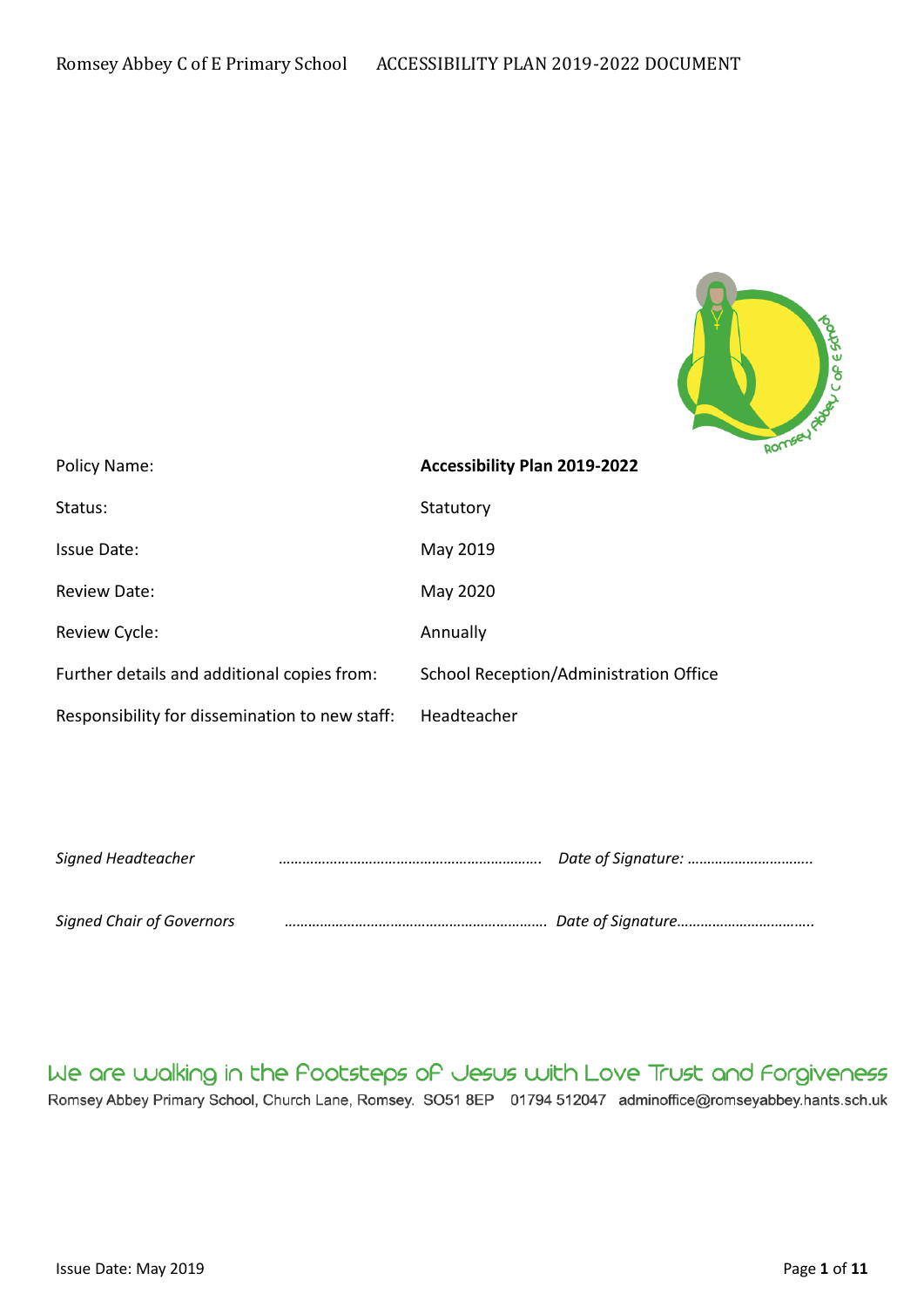# **Contents**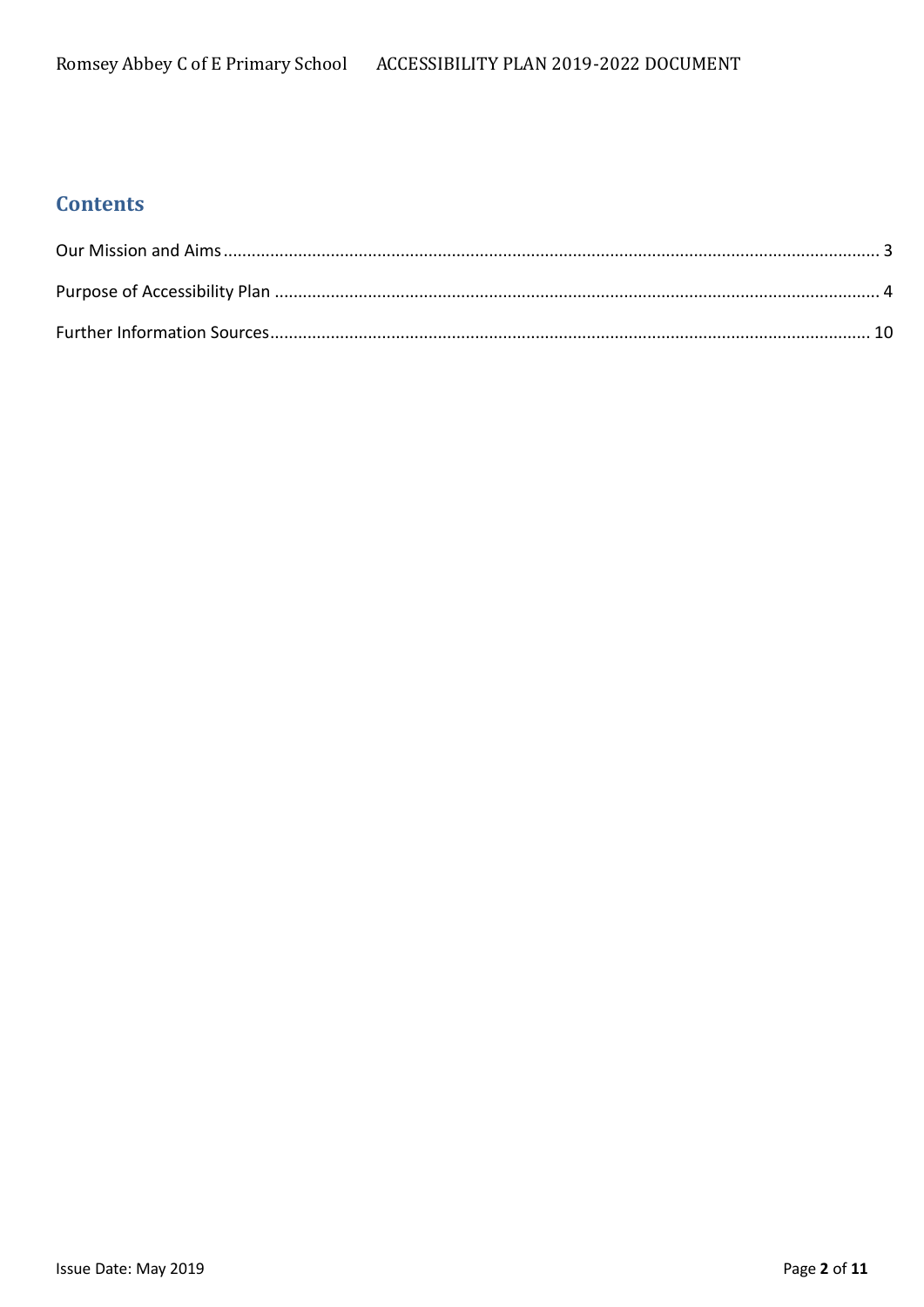### <span id="page-2-0"></span>**Our Mission and Aims**

At Romsey Abbey Church of England Primary we believe that a world of opportunity lies at our feet. We see our role as a school as instilling in learners the confidence to enable success and relish challenge. We help children, families and staff to learn how to demonstrate love and grow in our ability to forgive each other, to aspire to be the best we can be. We feel it is important to both rejoice in our own success and equally in the success of others.

As a church school, we are shaped around our common values to, "walk in the footsteps of Jesus in love, trust and forgiveness", and we are committed to shape our whole school life around these values and to make them a reality throughout the life of the school.

#### **Our School Aims are to:**

Build a culture and ethos of support and respect, inclusive of language, ethnicity, ability and gender.

Create a healthy, safe environment through relationships, resources and opportunities which are accessible to all.

Provide an outstanding curriculum and learning environment that inspires, achieves the highest standards, creates a spirit of adventure, reflects culture and community and builds confident and independent learners.

Strive to build systems of communication that ensure all members of the school family have opportunities to contribute ideas and knowledge that will be valued.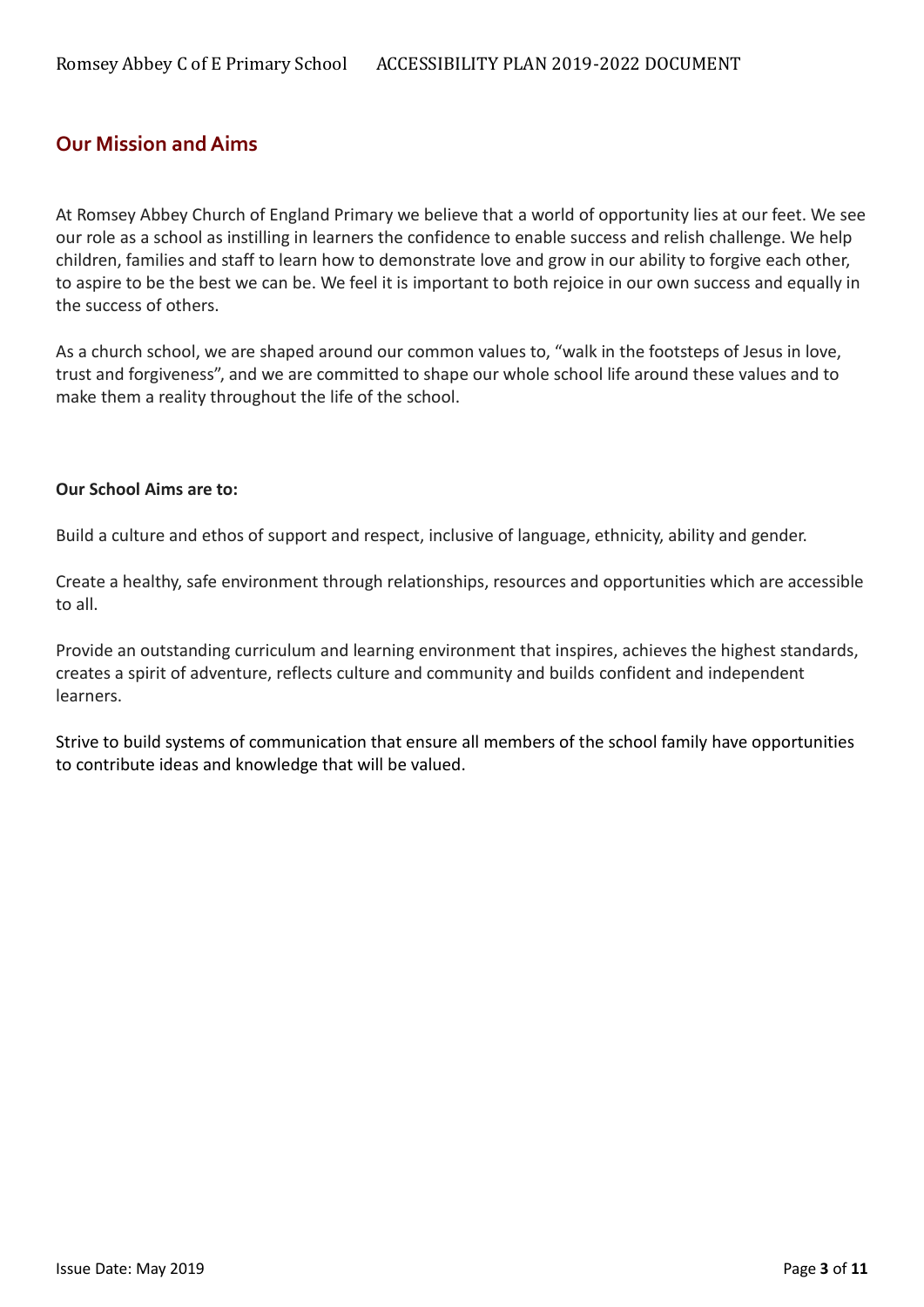# <span id="page-3-0"></span>**Purpose of Accessibility Plan**

Under the Equality Act 2010 schools should have an Accessibility Plan. The Equality Act 2010 replaced all existing equality legislation, including the Disability Discrimination Act. The effect of the law is the same as in the past, meaning that "schools cannot unlawfully discriminate against pupils because of sex, race, disability, religion or belief and sexual orientation". According to the Equality Act 2010 a person has a disability if:

(a) He or she has a physical or mental impairment, and

(b) The impairment has a substantial and long-term adverse effect on his or her ability to carry out normal day-to-day activities.

The Accessibility Plan is listed as a statutory document of the Department for Education's guidance on statutory policies for schools. The Plan must be reviewed every three years and approved by the Governing Body. The review process can be delegated to a committee of the Governing Body, an individual or the Headteacher at Romsey Abbey Church of England Primary School. The plan will be monitored by the Headteacher and evaluated by the Full Governing Body. The current plan will be appended to this document.

At Romsey Abbey Church of England Primary we are committed to working together to provide an inspirational and exciting learning environment where all children can develop an enthusiasm for life-long learning. We believe that children should feel happy, safe and valued so that they gain a respectful, caring attitude towards each other and the environment both locally and globally with love trust and forgiveness. This is further supported through our school Habits of Mind where all children develop the key life skills of curiosity, empathy, reflection, resilience, self-management, collaboration and creativity.

1) The Romsey Abbey Church of England Accessibility Plan has been developed and drawn up based upon information supplied by the Local Authority, and consultations with pupils, parents, staff and governors of the school. Other, outside agencies and specialists have also been consulted. The document will be used to advise other school planning documents and policies and will be reported upon annually in respect of progress and outcomes. The intention is to provide a projected plan for a three year period ahead of the next review date.

2) The Accessibility Plan is structured to complement and support the school's Equality Objective, and will similarly be published on the school website. We understand that the Local Authority will monitor the school's activity under the Equality Act 2010 (and in particular Schedule 10 regarding Accessibility) and will advise upon the compliance with that duty.

3) Romsey Abbey Church of England Primary is committed to providing an environment that enables full curriculum access that values and includes all pupils, staff, parents and visitors regardless of their educational, physical, sensory, social, spiritual, emotional and cultural needs. We are committed to taking positive action in the spirit of the Equality Act 2010 with regard to disability and to developing a culture of inclusion, support and awareness within the school.

4) The Romsey Abbey Church of England Primary School Accessibility Plan shows how access is to be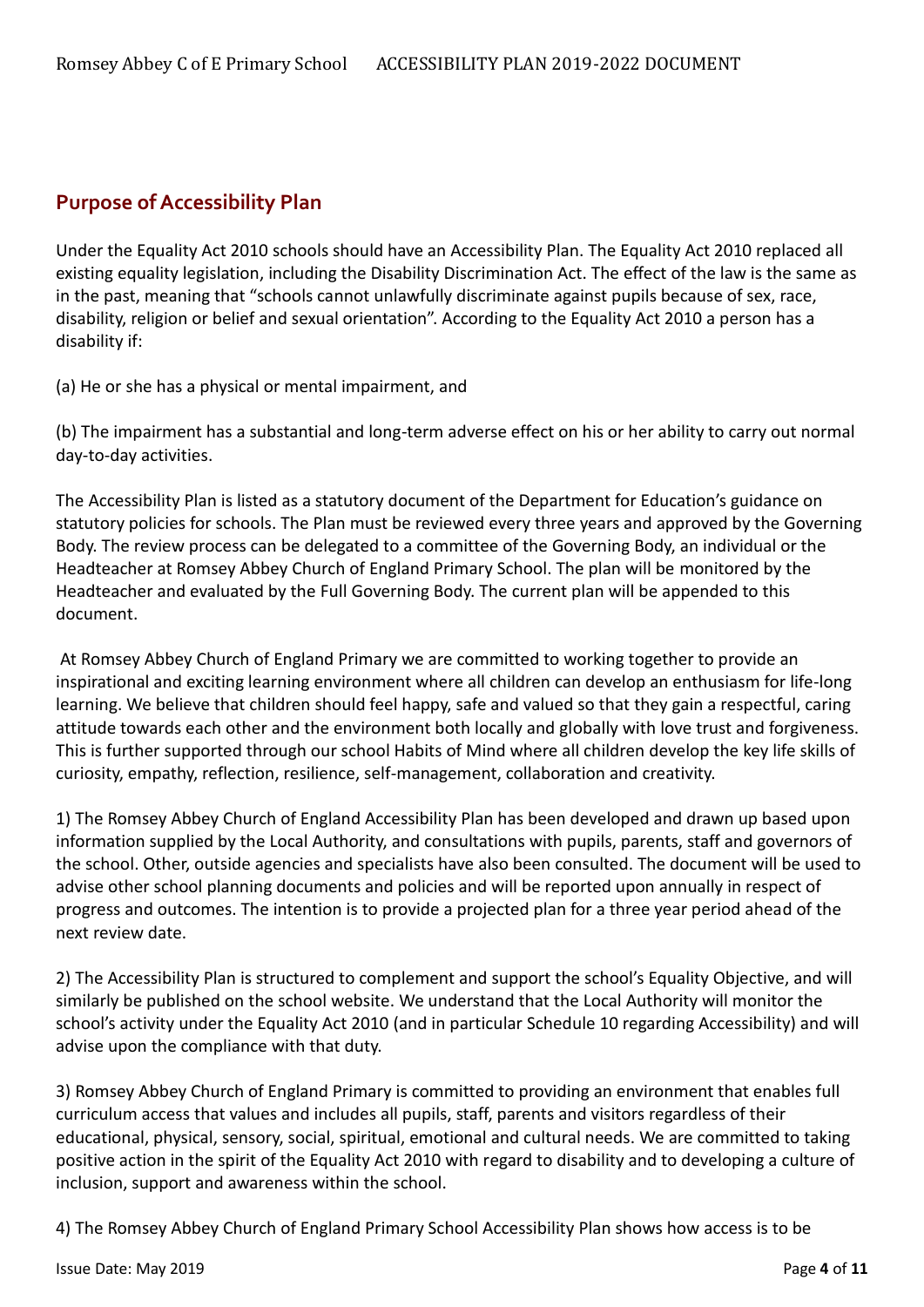improved for disabled pupils, staff and visitors to the school within a given timeframe and anticipating the need to make reasonable adjustments to accommodate their needs where practicable. The Accessibility Plan contains relevant and timely actions to:-

 Increase access to the curriculum for pupils with a disability, expanding the curriculum as necessary to ensure that pupils with a disability are as, equally, prepared for life as are the able-bodied pupils; (if a school fails to do this they are in breach of their duties under the Equalities Act 2010); this covers teaching and learning and the wider curriculum of the school such as participation in after-school clubs, leisure and cultural activities or schools visits – it also covers the provision of specialist or auxiliary aids and equipment, which may assist these pupils in accessing the curriculum within a reasonable timeframe;

 Improve and maintain access to the physical environment of the school, adding specialist facilities as necessary – this covers improvements to the physical environment of the school and physical aids to access education within a reasonable timeframe;

 Improve the delivery of written information to pupils, staff, parents and visitors with disabilities; examples might include hand-outs, timetables, textbooks and information about the school and school events; the information should be made available in various preferred formats within a reasonable timeframe.

5) The Romsey Abbey Church of England Primary School Accessibility Plan relates to the key aspects of physical environment, curriculum and written information.

6) Whole school training will recognize the need to continue raising awareness for staff and governors on equality issues with reference to the Equality Act 2010.

7) This Accessibility Plan should be read in conjunction with the following school policies, strategies and documents:

- Behaviour Policy
- Equality Policy and Equality Information and Objectives
- Health & Safety Policy
- School Improvement Plan
- SEND Policy

8) The Accessibility Plan for physical accessibility relates to the Access Audit of the School, which remains the responsibility of the governing body. It may not be feasible to undertake all of the works during the life of this accessibility plan and therefore some items will roll forward into subsequent plans. An accessibility audit will be completed by the school prior to the end of each period covering this plan in order to inform the development of a new Accessibility Plan for the ongoing period.

9) The Accessibility Plan will be published on the school website.

10) The Accessibility Plan will be monitored through the Full Governing Body.

11) The school will work in partnership with the Local Authority in developing and implementing this Accessibility Plan.

12) The Accessibility Plan may be monitored by Ofsted during inspection processes in relation to Schedule 10 of the Equality Act 2010.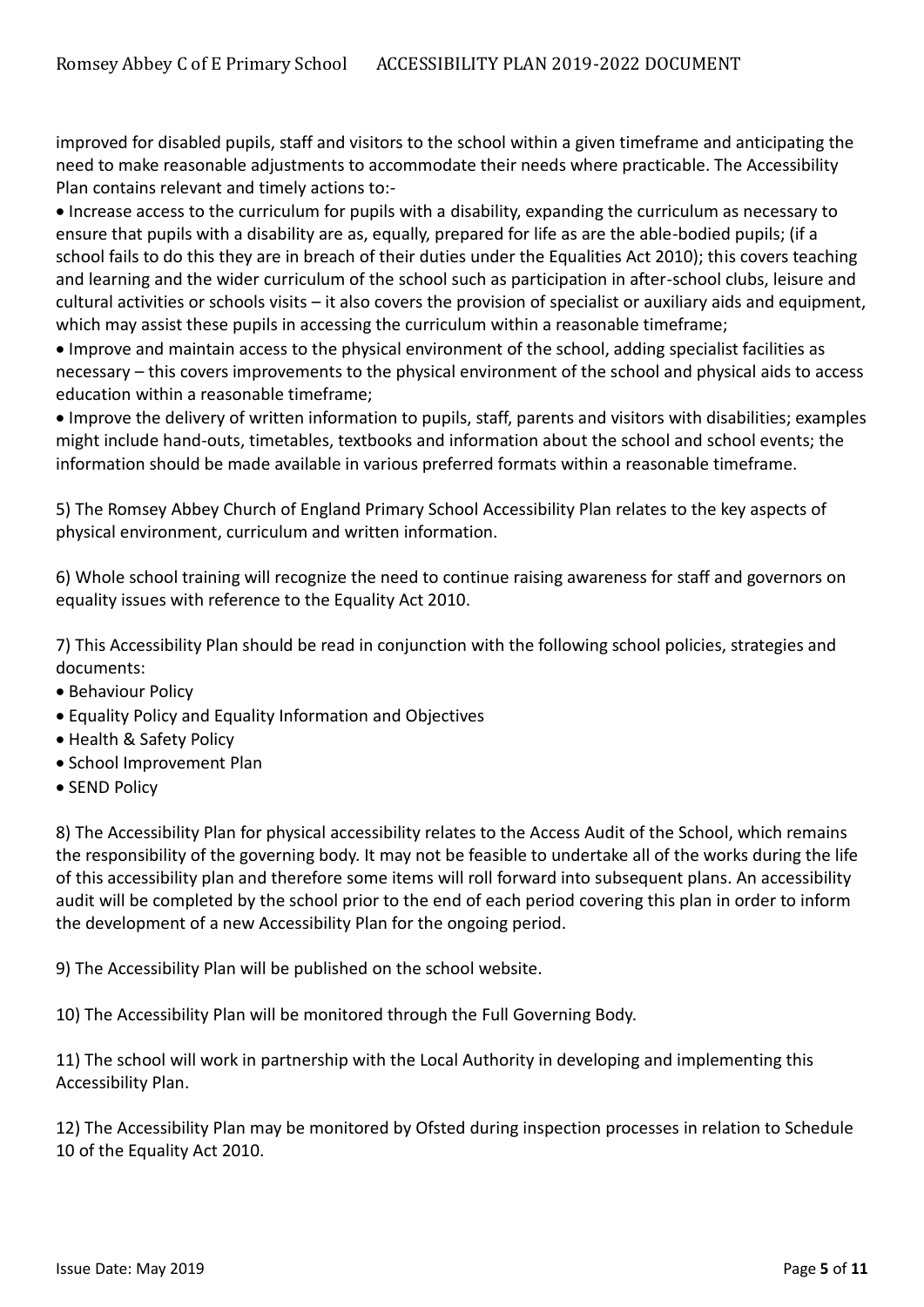#### **Our Aims are:**

- Increase access to the curriculum for pupils with a disability.
- Improve and maintain access to the physical environment.
- Improve the delivery of written information to pupils.

#### **Current good practice**

We aim to find out about any disability or health condition that effects the pupil or the parent/carer in early communications.

#### Physical Environment

Children with disabilities are encouraged to participate in extra-curricular activities. Some aspects of extracurricular activities present particular challenges, for example: lunch and break times for pupils with social/interaction impairments, after-school clubs for pupils with physical impairments, school trips for pupils with medical needs; there are very few parts of the school to which disabled pupils have limited or no access. We have daily lunch clubs and homework club twice a week.

#### Curriculum

There are areas of the curriculum to which disabled pupils have limited access. Some areas of the curriculum present particular challenges, for example: PE for pupils with a physical impairment, science and technology for pupils with a visual impairment, all subjects for pupils with learning difficulties. Other issues affect the participation of children with disabilities, for example: peer relationships, the provision of personal care, the presence or lack of role models or images of disabled people. We invite role models with physical disabilities to present assemblies.

#### **Access Audit**

The school is a two storey building with wide corridors and several access points from outside. Classrooms are all on the ground floor with wide door access to most rooms. The hall is on the ground floor and is accessible to all. On-site car parking for staff and visitors includes disabled parking bay. All entrances to the school are either flat or ramped and all have wide doors fitted, except for classroom doors. There is a disabled toilet facility available by the Pre-School room. This is fitted with a handrail. The school has internal emergency signage and escape routes are clearly marked. PEEPS (personal emergency evacuation plans) are up dated annually.

#### **Management, coordination and implementation**

We will consult with experts when new situations regarding pupils with disabilities are experienced. Progress towards the achievement in the action plan will be a standing agenda on Full Governing Body agendas.

#### **Action Plan**

Our key objective is to reduce and eliminate barriers to access to the curriculum and to ensure full participation in the school community for pupils, and prospective pupils, with a disability.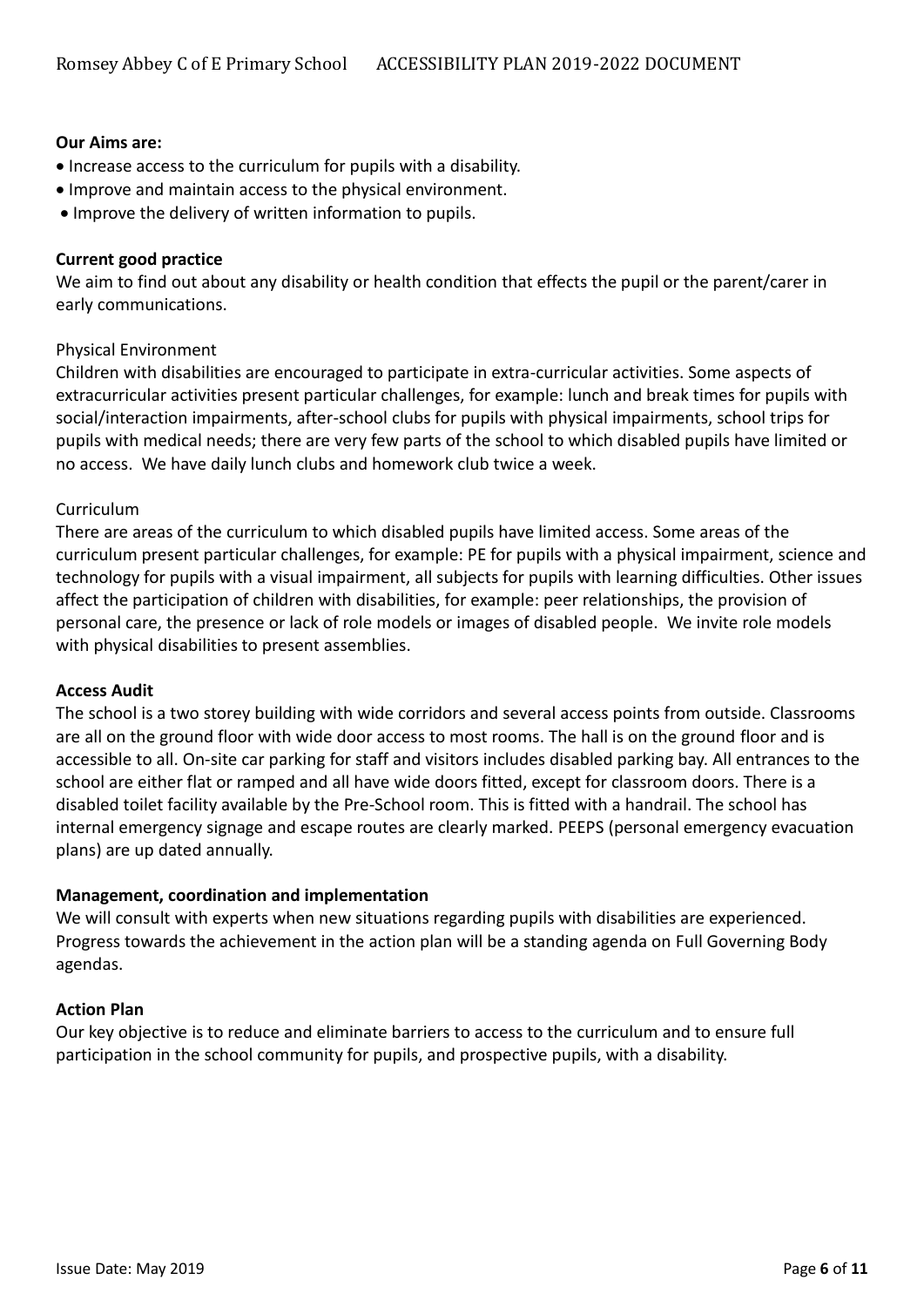|  | Aim 1: Increase the extent to which disabled pupils can participate in the school curriculum. |
|--|-----------------------------------------------------------------------------------------------|
|--|-----------------------------------------------------------------------------------------------|

| <b>Targets</b>       | <b>Strategies</b>              | <b>Timescale</b>   | <b>Responsibilities</b> | <b>Success Criteria</b>            |
|----------------------|--------------------------------|--------------------|-------------------------|------------------------------------|
| a) To liase with Pre | To identify who may            | Summer             | Eary Years Team         | Procedures/equipment/ideas set     |
| Schools/County       | need additional to or          | Term               | SENDCo                  | in place by end of summer term     |
| Council to review    | different from provision       |                    |                         | ready for September Intake.        |
| potential intake     | annually.                      |                    |                         |                                    |
| annually.            |                                |                    |                         |                                    |
| b) Further develop   | Request information in         | Ongoing            | <b>Head Teacher</b>     | Parents share information about    |
| close liaison with   | advance of child starting      | throughout         | SENDCo                  | any disabilities their child has.  |
| parents.             | school regarding any           | academic           | All teachers and        |                                    |
|                      | disabilities/additional        | year               | staff                   |                                    |
|                      | needs, Head Teacher,           |                    |                         |                                    |
|                      | Teacher and SENDCo to          |                    |                         |                                    |
|                      | meet with parent and           |                    |                         |                                    |
|                      | plan pupil / staff             |                    |                         |                                    |
|                      | induction.                     |                    |                         |                                    |
| c) To further        | The SENDCo to contact          | Ongoing on         | SENDCo                  | All information and training is up |
| develop close        | all agencies in                | an annual          | <b>TAs</b>              | to date.                           |
| liaison with outside | September (annually) to        | basis.             | <b>Outside Agencies</b> |                                    |
| agencies for pupils  | review Health Care Plans       |                    |                         |                                    |
| with ongoing         | or known health needs          |                    |                         |                                    |
| health needs.        | with relevant agencies         |                    |                         |                                    |
|                      | and share key                  |                    |                         |                                    |
| Eg children with     | information with staff.        |                    |                         |                                    |
| severe asthma,       |                                |                    |                         |                                    |
| epilepsy or mobility | All details to be logged       |                    |                         |                                    |
| issues.              | on CPOMS.                      |                    |                         |                                    |
| d) Review            | Scrutiny of termly             | <b>Half Termly</b> | Class Teacher           | Progress made is good.             |
| progress of all SEN  | progress at Pupil              |                    | SENDCo                  |                                    |
| pupils at regulary   | Progress Meetings and          |                    |                         | Provision mapping shows clear      |
| intervals.           | <b>SEN Strategy Meetings</b>   |                    |                         | interventions and is reviewed      |
|                      | reported to Governors.         |                    |                         | termly.                            |
|                      |                                |                    |                         |                                    |
|                      | Regular liaison with           |                    |                         |                                    |
|                      | parents 3 times a year         |                    |                         |                                    |
|                      | minimum.                       |                    |                         |                                    |
|                      |                                |                    |                         |                                    |
|                      | <b>Interventions Monitored</b> |                    |                         |                                    |
|                      | and set in line with           |                    |                         |                                    |
|                      | information gained Pupil       |                    |                         |                                    |
|                      | Progress Meetings.             |                    |                         |                                    |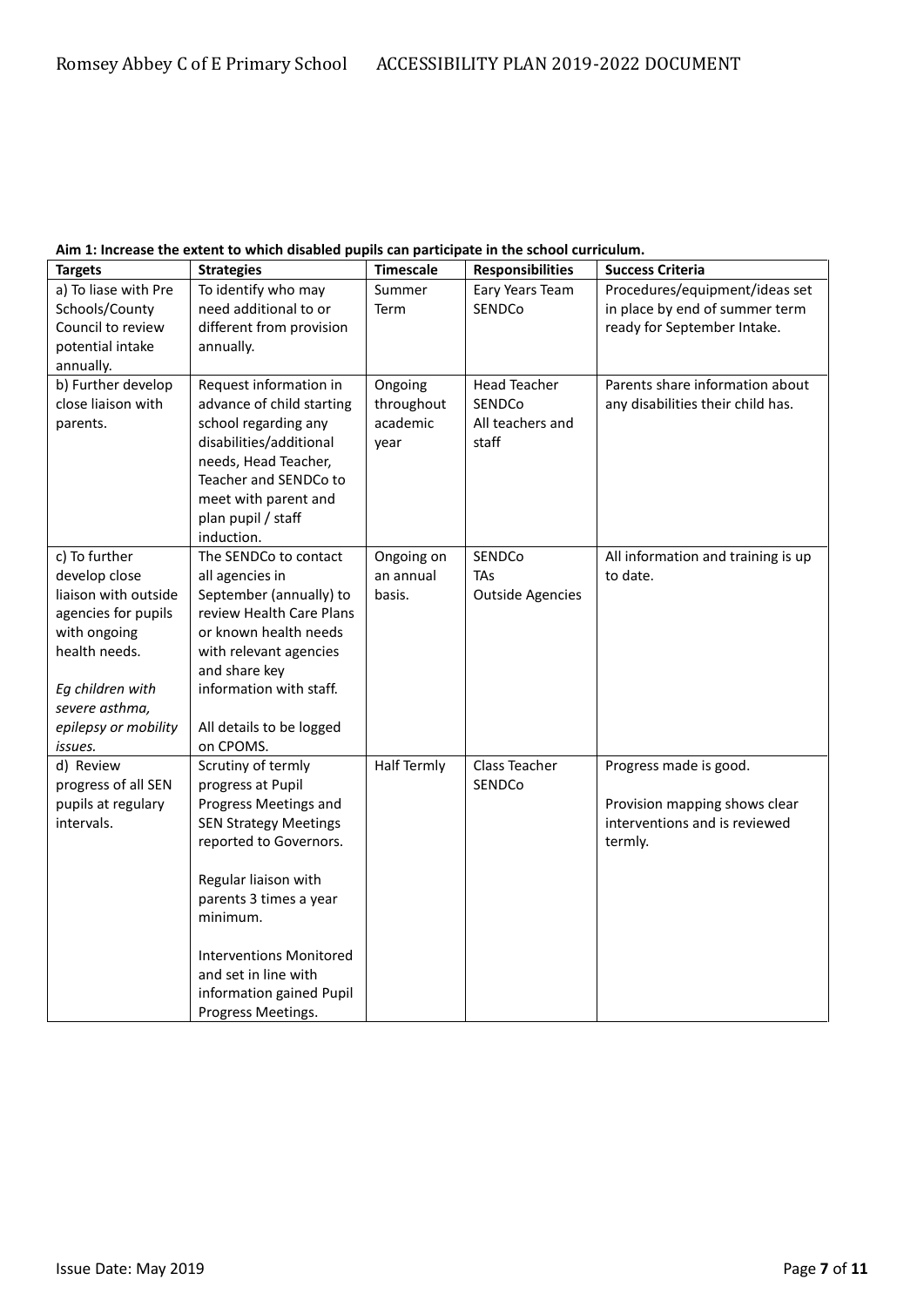#### **Aim 2: To improve the physical environment of the school to increase the extent to which disabled pupils can take advantage of education and associated services as far as is reasonably possible.**

| <b>Targets</b>       | <b>Strategies</b>        | <b>Timescale</b> | <b>Responsibilities</b> | <b>Success Criteria</b>             |
|----------------------|--------------------------|------------------|-------------------------|-------------------------------------|
| a) Improve physical  | The school will take     | Ongoing          | Leadership Team         | Pupils, staff and visitors are able |
| environment of       | account of the needs of  |                  | Governors               | to move around the school with      |
| school environment   | all pupils, staff and    |                  |                         | ease unhindered by premises         |
|                      | visitors with physical   |                  |                         | developments.                       |
|                      | difficulties and sensory |                  |                         |                                     |
|                      | impairments when         |                  |                         |                                     |
|                      | planning and             |                  |                         |                                     |
|                      | undertaking future       |                  |                         |                                     |
|                      | improvements and         |                  |                         |                                     |
|                      | refurbishments of the    |                  |                         |                                     |
|                      | site and premises, such  |                  |                         |                                     |
|                      | as improved access,      |                  |                         |                                     |
|                      | lighting, colour schemes |                  |                         |                                     |
|                      | and more accessible      |                  |                         |                                     |
|                      | facilities and fittings. |                  |                         |                                     |
| b) Ensure all with a | Create access plans for  | Summer           | Office                  | Reasonable requests for support     |
| disability are able  | individual disabled      | 2019, to be      | Teaching and Non        | are met.                            |
| to access our        | children as part of EHCP | reviewed         | <b>Teaching Staff</b>   |                                     |
| school.              | process.                 | annually for     |                         |                                     |
|                      |                          | parents and      |                         |                                     |
|                      | Undertake confidential   | staff, termly    |                         |                                     |
|                      | survey of staff and      | for pupils.      |                         |                                     |
|                      | governors to ascertain   |                  |                         |                                     |
|                      | access needs and ensure  |                  |                         |                                     |
|                      | they are met in the      |                  |                         |                                     |
|                      | school and meetings.     |                  |                         |                                     |
|                      |                          |                  |                         |                                     |
|                      | Include questions in the |                  |                         |                                     |
|                      | confidential pupil       |                  |                         |                                     |
|                      | information              |                  |                         |                                     |
|                      | questionnaire about      |                  |                         |                                     |
|                      | parents' access needs.   |                  |                         |                                     |
| c) Ensure that       | To meet with parents,    | With             | SENDCo                  | All reasonably possible children's  |
| medical needs of all | liaise with external     | immediate        |                         | medical needs are appropriately     |
| pupils are met fully | agencies, identifying    | effect to be     |                         | met.                                |
| within the           | training needs and       | constantly       |                         |                                     |
| capability of the    | develop individual IHCP  | reviewed         |                         |                                     |
| school.              | when required.           |                  |                         |                                     |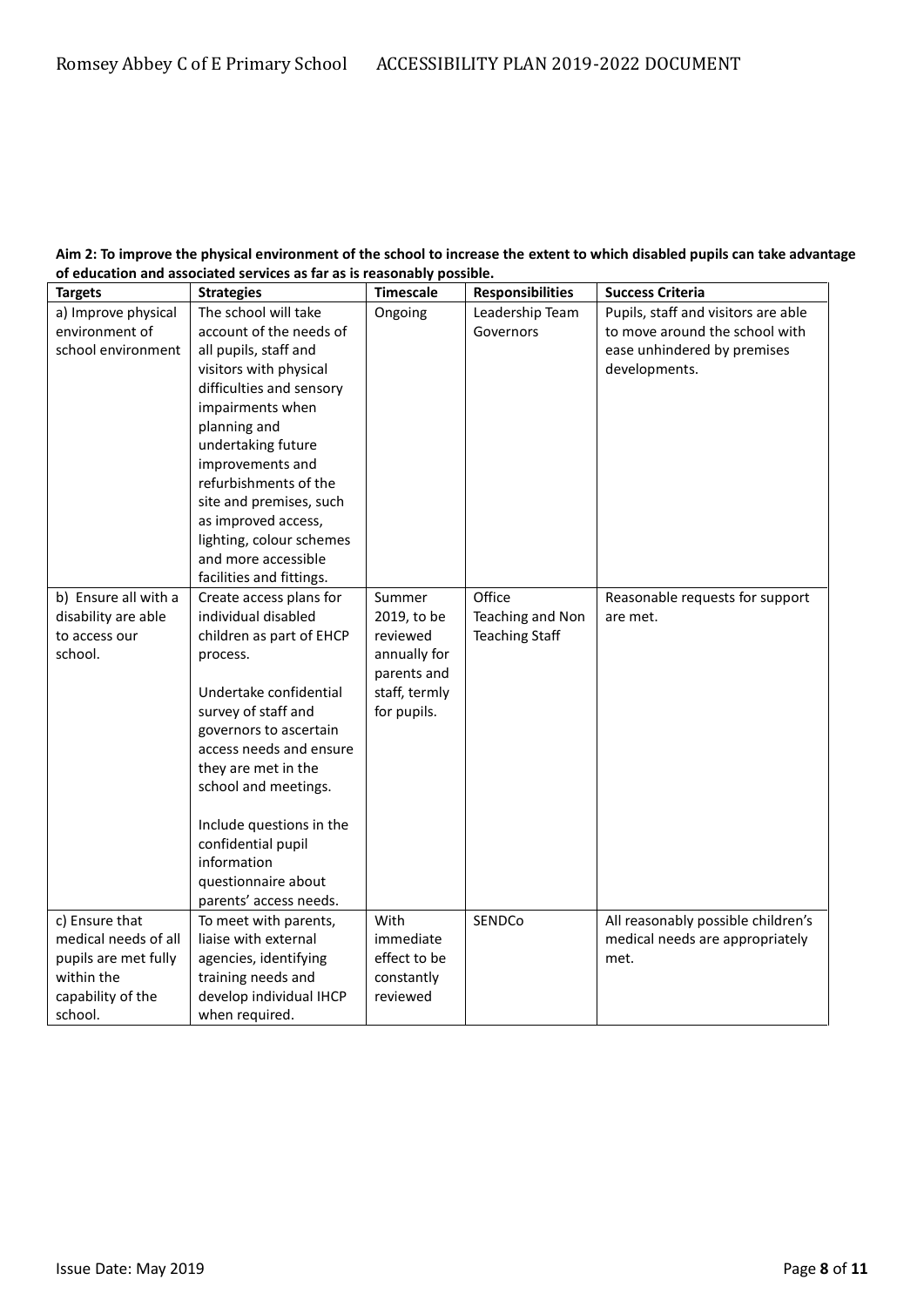| <b>Targets</b>                                                                                                      | <b>Strategies</b>                                                                                                              | <b>Timescale</b> | <b>Responsibilities</b>   | <b>Success Criteria</b>                                                                                       |
|---------------------------------------------------------------------------------------------------------------------|--------------------------------------------------------------------------------------------------------------------------------|------------------|---------------------------|---------------------------------------------------------------------------------------------------------------|
| a) Review children's<br>records ensuring<br>school is aware of<br>any disabilities for<br>them or their<br>parents. | Information collected<br>about new children.<br>Records passed up to<br>new class teacher as<br>child moves through<br>school. | Annually         | Class Teacher<br>TA's     | Every teacher and member of<br>staff is aware of disabilities of<br>children (and parents) in their<br>class. |
|                                                                                                                     | Information to be<br>recorded on CPOMS as<br>part of New Pupil<br>Induction.                                                   |                  |                           |                                                                                                               |
| b) Ensure all<br>chidren with ASD<br>have access to the<br>curriculum                                               | Regular parental<br>communication.<br>Individualised multi-<br>sensory teaching<br>strategies used for<br>children with ASD.   | On going         | All staff to be<br>aware. | Children with ASD able to access<br>the curriculum at appropriate<br>level.                                   |

#### **Aim 3: To improve the delivery of information to disabled pupils and parents.**